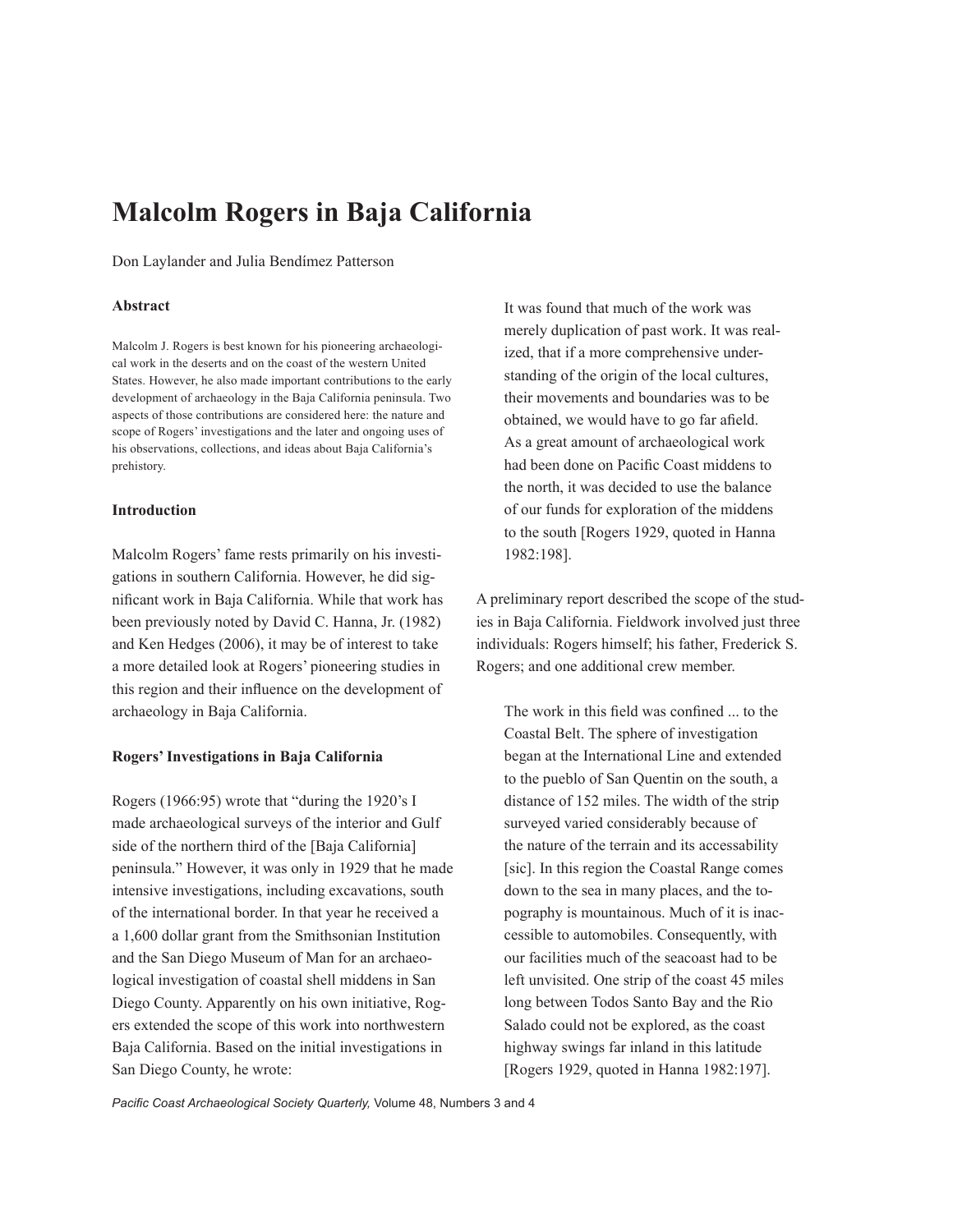Thirteen days were spent in this region and 40 sites were investigated, recorded, and studied as thoroughly as the time permitted. Shell-middens were found to be as numerous as in the upper California field, and even more extensive in their individual area. In many places the shell was found so continuous over great distances that it became a problem to partition it into sites. Only when a cultural deviation can be established within one of these great areas is it practical to consider it in any way but as a unit. Such middens are found usually to be of shallow depth, and yet when their total bulk is computed, they are very impressive [Rogers 1929, quoted in Hanna 1982:201].

In this field is an enormous area of shellmidden material, of which we have seen but a minor part, and have had the all too short time of two weeks in which to examine it. Consequently one can but describe conditions as found, and make observations relative to the better known northern field [in San Diego County]. Although the northern data is sound, the southern data is inadequate and undoubtedly many of the impressions based upon it will have to be corrected when a more complete knowledge is acquired [Rogers 1929, quoted in Hanna 1982:202].

Rogers never prepared a final report on the 1929 shell midden investigations, apparently because of issues concerning the funding of the project and perhaps also because of its unauthorized extension into Baja California. He later wrote that work in 1929 and 1930 had established the San Dieguito Complex as underlying the subsequent La Jolla and Diegueño occupations (Rogers 1966:23):

Although I had worked on the La Jolla problem many years previous to 1929, it was in

that year that investigations on a large scale were first made possible through a grantin-aid from the Smithsonian Institution. All the large middens of San Diego County and those of Baja California, as far south as San Quentín were test-trenched [Rogers 1966:38].

In a proposal submitted to the Smithsonian Institution for another grant in 1930, Rogers proposed to work in Orange County and on San Clemente Island but to apply any surplus funds to investigations in Baja California:

Work in this region of Baja California would be shifted from the Pacific coast side of the peninsula to the east side, around the head of the Gulf of California, where the presence of shell-middens has been reported to the writer. This region contains a pottery culture of considerable antiquity besides the historic Yuman, for which we have no stratigraphic relationship [Rogers 1930 letter, quoted in Hanna 1982:204–205].

After 1929 Rogers' efforts in Baja California seem to have been limited to "small and intermittent surveys" (Hanna 1982:202). Among these was "a brief survey of the northeastern section" of Baja California in 1932 (Hanna 1982:221). He noted that with respect to portions of the peninsula south of Laguna Chapala, "I am unfamiliar with the archaeology" (Rogers 1966:99). However, in aggregate, his survey work, particularly along the eastern margins of the Sierra Juárez and Sierra San Pedro Mártir, added up to an important contribution.

Frederick S. Rogers was a close collaborator in his son's investigations. The elder Rogers assisted in survey and excavation work, with special emphases on photography and the documentation of rock art. He also expanded his son's horizon concerning Baja California archaeology. In 1930 Frederick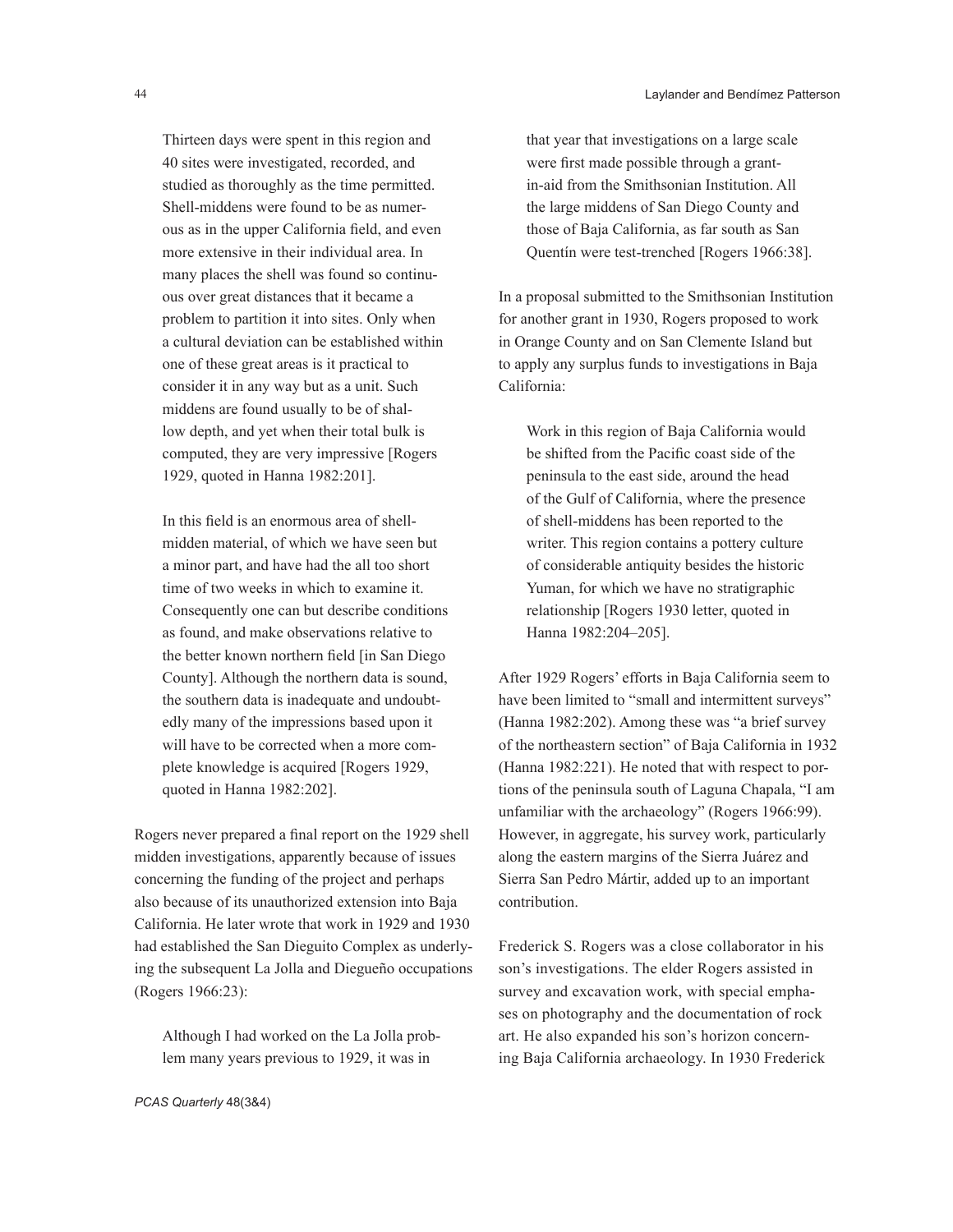Rogers took part in a cruise of naturalists along the peninsula's coasts and reported on archaeological finds (Bancroft 1932:89–91, 105, 183). His contributions included preparing sketch maps and collecting artifacts from sites along the outer PacificCoast south from Islas San Benito to Cabo San Lucas and along the Gulf of California coast as far north as Bahía de los Ángeles. Malcolm Rogers, discussing the ethnohistoric testimony of the eighteenth-century Jesuits Baegert, Venegas, and Clavigero concerning walled clearings, noted that "Frederick S. Rogers reports similar structures ... on the Gulf side of the lower half of the peninsula and adjacent islands" (Rogers 1939:8). The elder Rogers was said to have established that La Jolla II middens were present as far south as Bahía Tortugas (Rogers 1966:93), and he had noted a "ground pictograph or gravel outlined figure" on a mesa in the same area (Rogers 1966:101).

Records on file at the San Diego Museum of Man indicate that Malcolm Rogers and his collaborators recorded at least 131 archaeological sites on the Baja California peninsula. In the statistics given here, sites at which Rogers distinguished multiple loci are counted as single sites. Figure 1 shows the sites' geographical distribution. It has been necessary to exclude some sites from these summaries because the locational information in the records is excessively vague or ambiguous; in addition, some of the plotted locations necessarily represent best guesses based on the available information and may not be correct.

The chronological periods or cultural complexes that Rogers associated with components of Baja California sites are summarized in Figure 2. Rogers changed his period/complex nomenclature several times during the course of his studies. "San Dieguito" here encompasses some components that were labeled in Rogers' records as "Malpais." Most of the components here grouped as "La Jolla" were termed "Littoral" in the original site records. The original records commonly

distinguish subperiods, or phases, including San Dieguito I, II, and III; La Jolla I and II; and Yuman I, II, and III. These phases have been lumped together here for consistency and because subsequent investigators who have used the San Dieguito/La Jolla/Yuman system have found it difficult to replicate or to justify Rogers' distinctions.

A high proportion of the sites were reported as containing multiple components. If the phases are counted separately, the proportion of multicomponent sites would be substantially increased. This pattern may suggest that Rogers made his chronological/cultural assignments on the basis of diagnostic individual artifacts or traits rather than on the basis of the collective characteristics of assemblages or on negative evidence.

The frequencies of sites reported to possess various traits have been grouped into generalized categories in Figure 2. The groupings and the labels for them that have been used here do not necessarily match Rogers' own terminology. It is also likely that the original notes did not cover all the traits that the recorders actually observed at a given site, particularly in the case of "flaked stone" and "shell," which often seem to have been taken as givens, not needing explicit comment. Figure 2 also summarizes the categories of materials from these sites that have been accessioned in the San Diego Museum of Man's collections. In some cases this listing may possibly include materials that were acquired from the sites subsequent to the work of Rogers and his associates.

#### **Rogers' Interpretations**

Rogers' ideas about Baja California prehistory were presented in four major synthetic publications: *Yuman Pottery Making* (1936); *Early Lithic Industries of the Lower Basin of the Colorado River and Adjacent Desert Areas* (1939); "An Outline of Yuman Prehistory" (1945); and *Ancient Hunters of the Far West* (1966).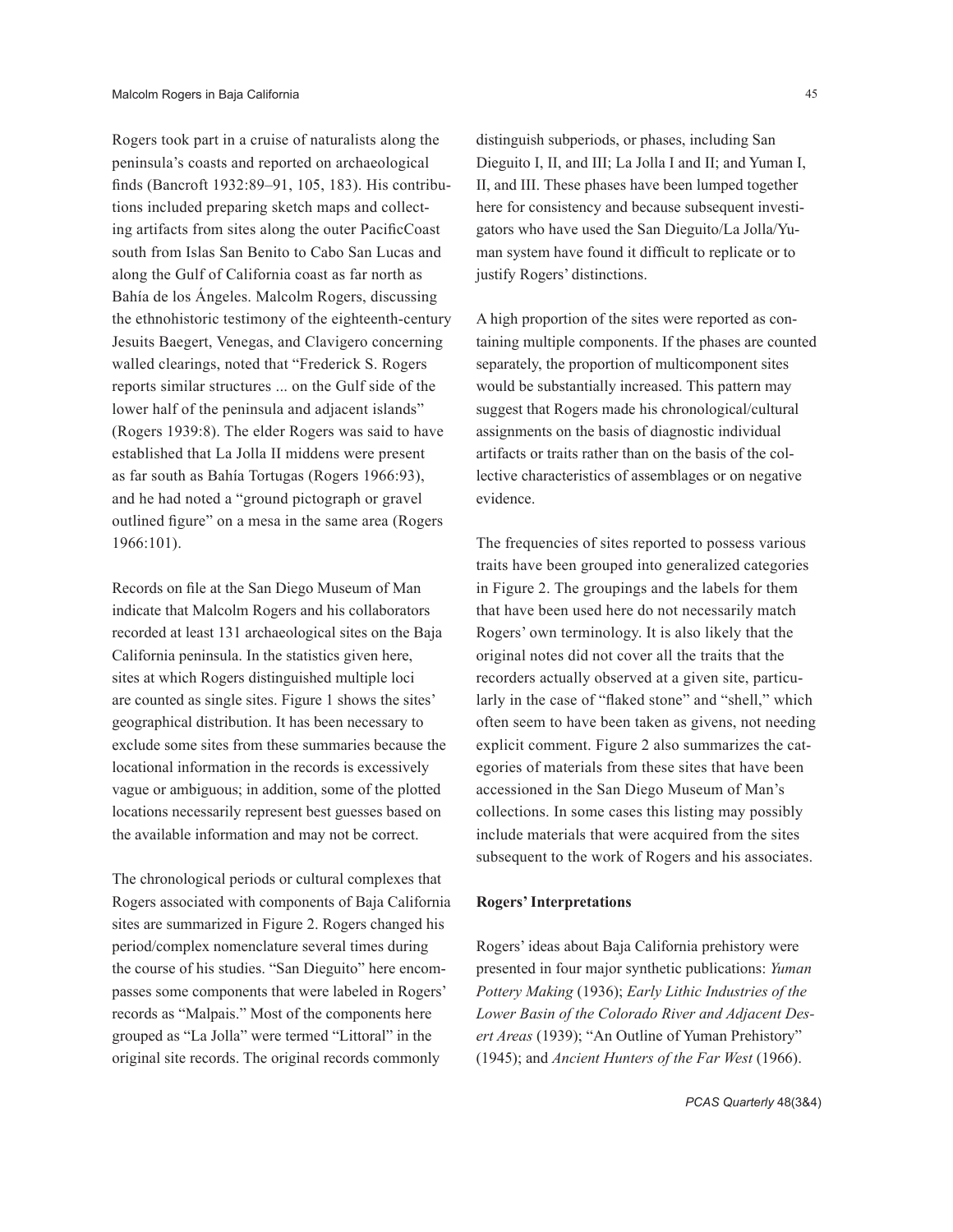

*PCAS Quarterly* 48(3&4) Figure 1. Sites recorded in Baja California by Malcolm Rogers and his associates. Inset: frequencies of sites by *municipio*.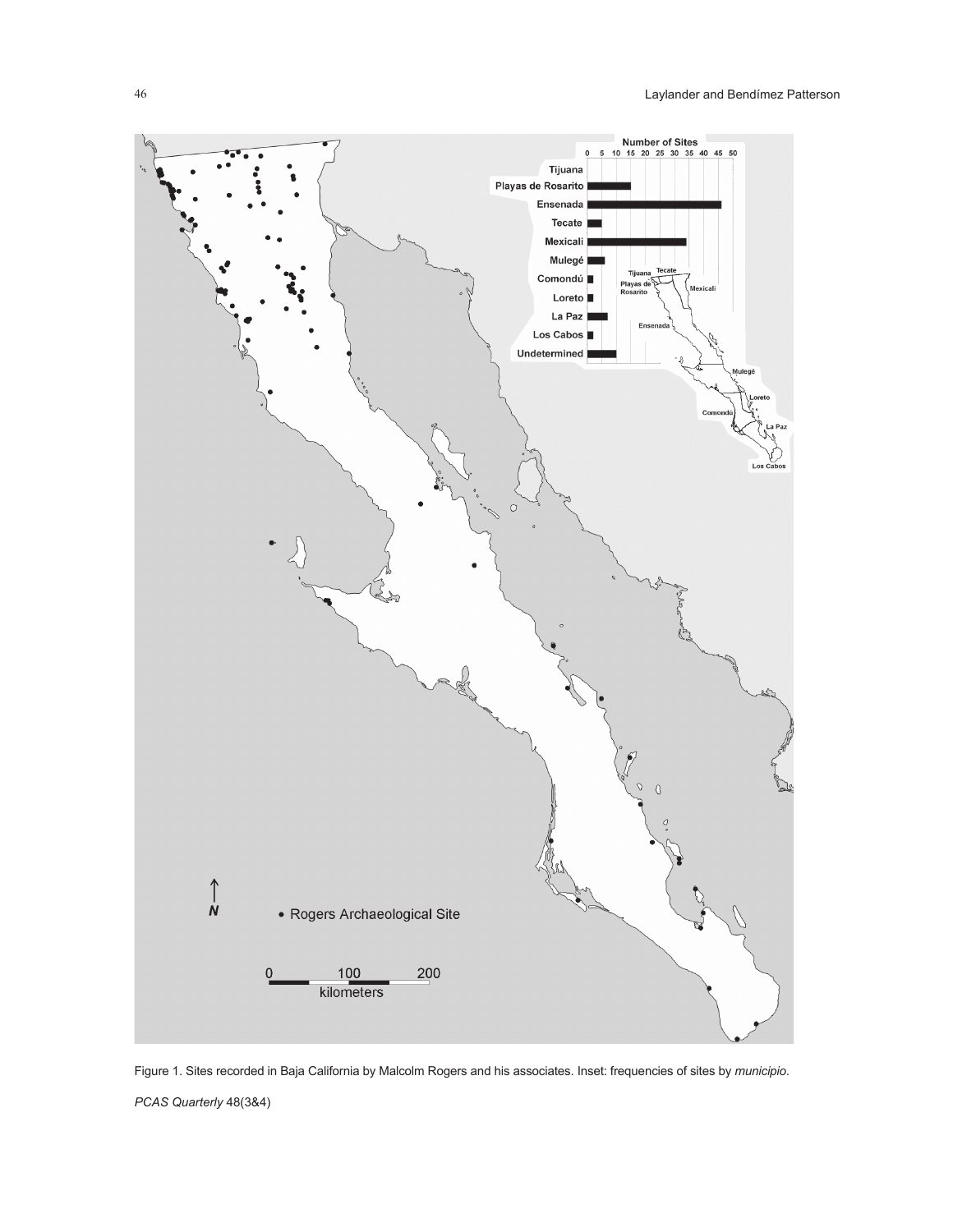

Figure 2. Frequencies of major chronological/complex components (left) and frequencies of sites with various attributes in records and in collections at the San Diego Museum of Man (right).

*Yuman Pottery Making* presented the results of Rogers' 1928 ethnoarchaeological studies of traditional ceramic technology. His primary informant was Rosa Lopez (Owas Hilmawa), a Southern Diegueño (Kumeyaay) woman living at Manzanita in San Diego County. He also summarized observations among the various modern Yuman and Uto-Aztecan groups of southern California and adjacent regions, together with some archaeological observations. Four of the named groups, the Northern Diegueño, Southern Diegueño, Kamia, and Yuma, had territories that spanned the international border, but Rogers' information about their ceramic practices probably came mainly or exclusively from sources of information north of the border. Information on two groups, the Kiliwa and Cocopa, was specific to Baja California but was probably not based on first-hand ethnographic experience (Rogers 1936:17–18, 35–36).

In *Early Lithic Industries* Rogers discussed, in chronological order, the Malpais Industry, San Dieguito-Playa Complex, Pinto-Gypsum Complex, and Amargosa Industry. The geographical ranges of the first two patterns included portions of Baja California. The Malpais Industry (later to be redesignated San Dieguito I by Rogers) was assigned an initial date of around 2000 BC according to the short chronology that Rogers accepted in 1939. Malpais "extends south into the Pattie Basin [i.e., Laguna Salada or Laguna Macuata, in northeastern Baja California] and down the gulf side of the peninsula of Lower California an unknown distance" (Rogers 1939:6). Rock-lined clearings ("sleeping circles") on desert pavement surfaces, attributed to the Malpais Industry, had a restricted range, but it included the eastern side of the peninsula (Rogers 1939:7). Also attributed to the Malpais Industry was site SDM-LC-55, an extensive array of cairns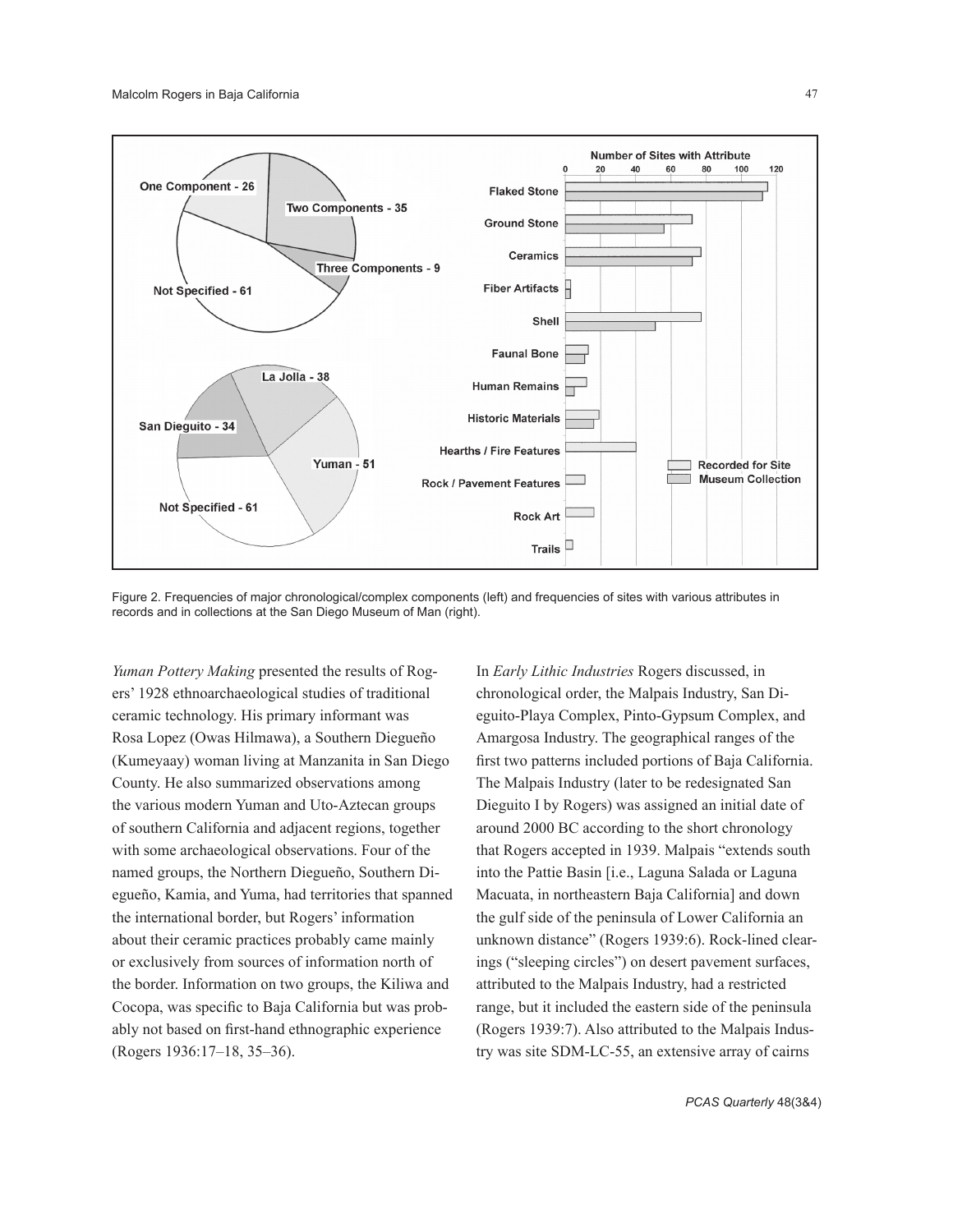composed of volcanic rocks, standing 2 to 3 ft high, located in the Cañon Jamau area at the eastern base of the Sierra Juárez (Rogers 1939:12–13, 1966:53).

The San Dieguito-Playa Complex was reported primarily on the western slope of the peninsula (Rogers 1939:Plate 21, Map 1). Three phases*,* San Dieguito I (ca. 1200 BC), San Dieguito II (ca. 800 BC), and San Dieguito III (ca. BC/AD)*,*were projected for coastal southern California and northwestern Baja California. A fourth phase*,* San Dieguito IV (ca. AD 700–900), was seen as having persisted in southern Baja California down to the time of the ethnohistoric Pericú in the Cape Region:

In the west, and particularly in Lower California, sufficient time elapsed so that many old [San Dieguito-Playa] forms went into disuse, perhaps because of a changed economy ... a definite drift to the south into the culde-sac of the Lower California peninsula has been established, and in this region the very latest phases developed. The pseudo-Australoid type of cranium is so characteristic of all the early crania from the Santa Barbara region to the tip of Lower California that it makes it quite probable that the non-Yuman historic peoples of the latter region were the descendants of the San Dieguito people [Rogers 1939:71].

"An Outline of Yuman Prehistory" represented Rogers' synthesis for the latest period of prehistory in southern California and adjacent areas. He saw the initial core of Yuman cultural development, labeled Yuman I, as having been located in the lower Colorado River Valley, including the river's delta in northeastern Baja California. Yuman I was now dated between ca. AD 800–900 and 1050, although in 1939 he had dated the Yuman complex as extending back as far as BC/AD (Rogers 1939:Plate 21). Yuman II

(ca. AD 1050–1500) was marked by an expansion into the Salton and Pattie basins, associated with the presence of prehistoric Lake Cahuilla. With regard to the desiccation of the lake that occurred around AD 1450, Rogers wrote the following:

The sudden impact caused by large groups leaving the west half of the Colorado desert was transmitted into a less leisurely migration than that practised earlier. As the Pacific littoral to the north was already blocked by the Shoshoneans, the flow was directed principally into the Lower California peninsula, whose central mountainous area had but meager pre-Yuman population if archaeology is any index. The La Jolla people's habitat was confined to a thin Pacific frontage, and the war-like Yumans should have met with but slight opposition in driving them into the southern half of the peninsula [Rogers 1945:194].

In these events he also saw an explanation for the presence of the Seri on the western coast of Sonora and adjacent islands in the Gulf of California:

As the peninsula continued to narrow to the south and subsistence sources become critical in the latitude of 30° [i.e., south of El Rosario and Bahía San Luis Gonzaga], overcrowding may well explain the peculiar position and culture of the Seri. Kroeber's [ 1931] ethnologic hypothesis ... suggests a former peninsular habitat [for the Seri], and I find nothing in the archaeology of Cochimí territory which is inimical to that theory except the absence of certain Seri elements. Most of these elements in which Seri differ from Cochimí, if not all ... could have been acquired from the Mexican mainland [Rogers 1945:194].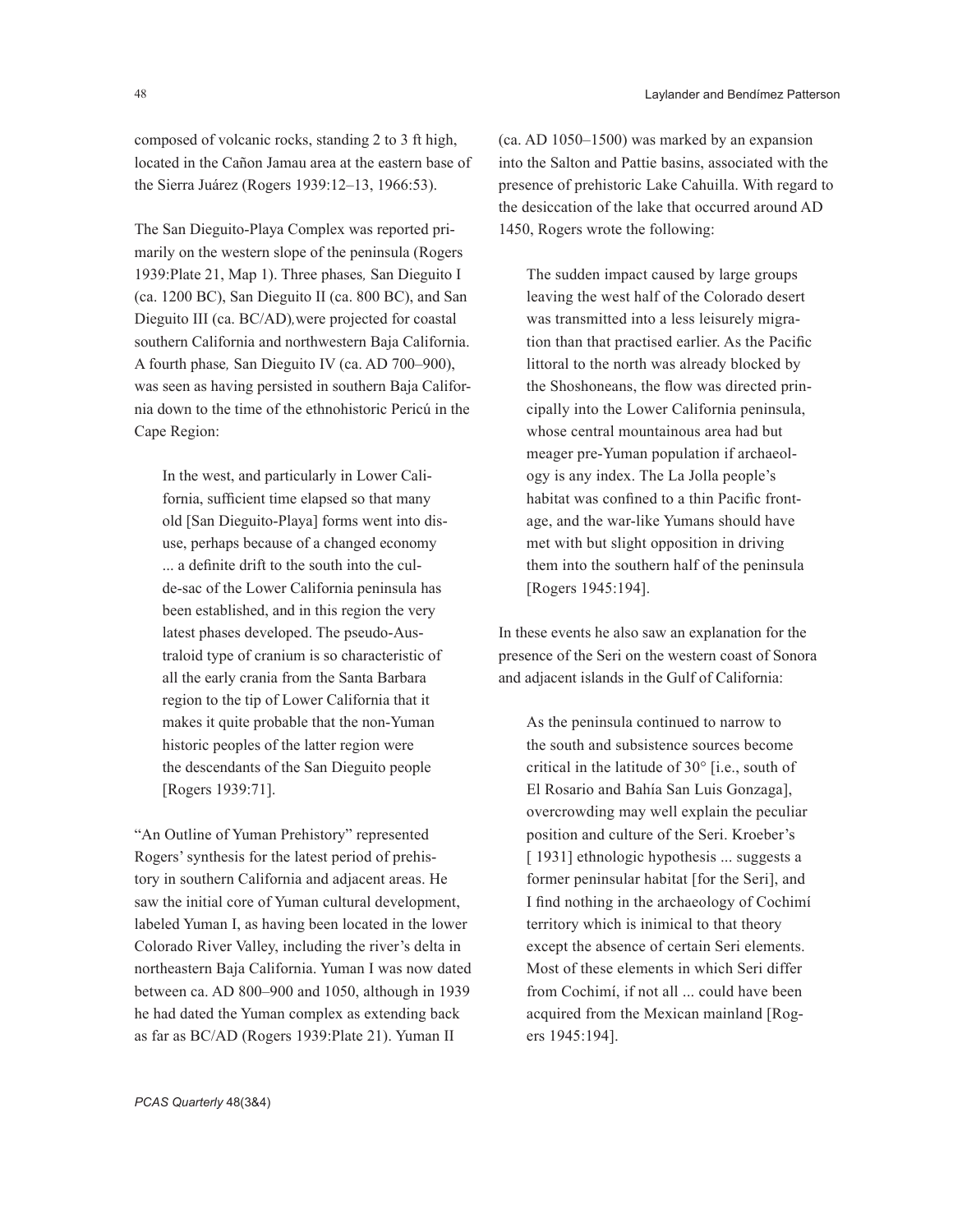Rogers extended Yuman III territory south beyond Bahía de los Ángeles (Rogers 1945:184). He stated:

... in Lower California ... [western coastal] middens with a Western Yuman material pattern gradually diminish in number in a southerly direction until they disappear completely from the archaeological picture in the latitude of Ensenada, even though in the Peninsular Range and particularly on the Gulf of California side, Yuman sites with pottery extend at least 120 miles farther south [Rogers 1945:173].

*Ancient Hunters of the Far West* presented Rogers' (1966) final ideas concerning the early period San Dieguito Complex. After Rogers' death in 1960, the material for the book was edited by Richard F. Pourade. Rogers' analysis distinguished four chronological or technological phases (San Dieguito I, II, III, and IV) and four geographical "aspects" (Central, Southwestern, Southeastern, and Western). The Central aspect included the Colorado River delta and the Gulf of California coast as far south as Puertecitos, south of San Felipe. The Southwestern aspect included the remainder of Baja California, with the exception of the crest of the Peninsular Range between the international border and about the latitude of Bahía de los Ángeles. San Dieguito I, II, and III were represented in the Central aspect, while San Dieguito II and III were represented in the Southwestern aspect. San Dieguito IV was limited to the southern end of the peninsula.

## According to Rogers:

The San Dieguito I migrational movement from the Colorado Desert pressed on south, into a narrow strip of terrain between the Peninsular Range and the Gulf of California. My early surveys extended no farther south than to Punto Fermin [near Puertecitos]....

Later on, in 1930, Frederick S. Rogers ... brought back artifacts of a decided San Dieguito I slant from the east coast of the peninsula. These were noted as far south as La Paz.... In San Dieguito II times, a westerly movement took place from the Colorado Desert into Southern California and a narrow strip of Mexico, paralleling the International Boundary [Rogers 1966:79].

San Dieguito sites were said to be absent within the Sierra Juárez and Sierra San Pedro Mártir to the south of this border strip. However, "to the west of the Sierra Juarez lie some intermontane basins.... In them and westerly to the Pacific Coast there are widely separated San Dieguito II camps with a minimum of archaeological debris, in a surficial position" (Rogers 1966:81).

Rogers compared San Dieguito I lifeways to those reported by the Jesuit missionary Baegert for the "Pericú" (Baegert was actually describing the Guaycura) of southern Baja California (Rogers 1966:38). He considered that subsequent work supported his previous hypothesis of a San Dieguito IV phase in the southern third of the peninsula, representing a melange composed of inherited San Dieguito traits together with other elements. "When the archaeology of the south half of the peninsula is worked out, I predict that a basal San Dieguito horizon will be found with overlying levels becoming more and more diluted with the passage of time" (Rogers 1966:100).

# **Influence of Rogers' Observations, Collections, and Ideas**

Rogers' legacy to Baja California archaeology has taken several forms. His unpublished site records, notebooks, and artifact collections, which were deposited at the San Diego Museum of Man, constitute important potential resources for future investigators. In addition to his manuscripts and artifacts, Rogers has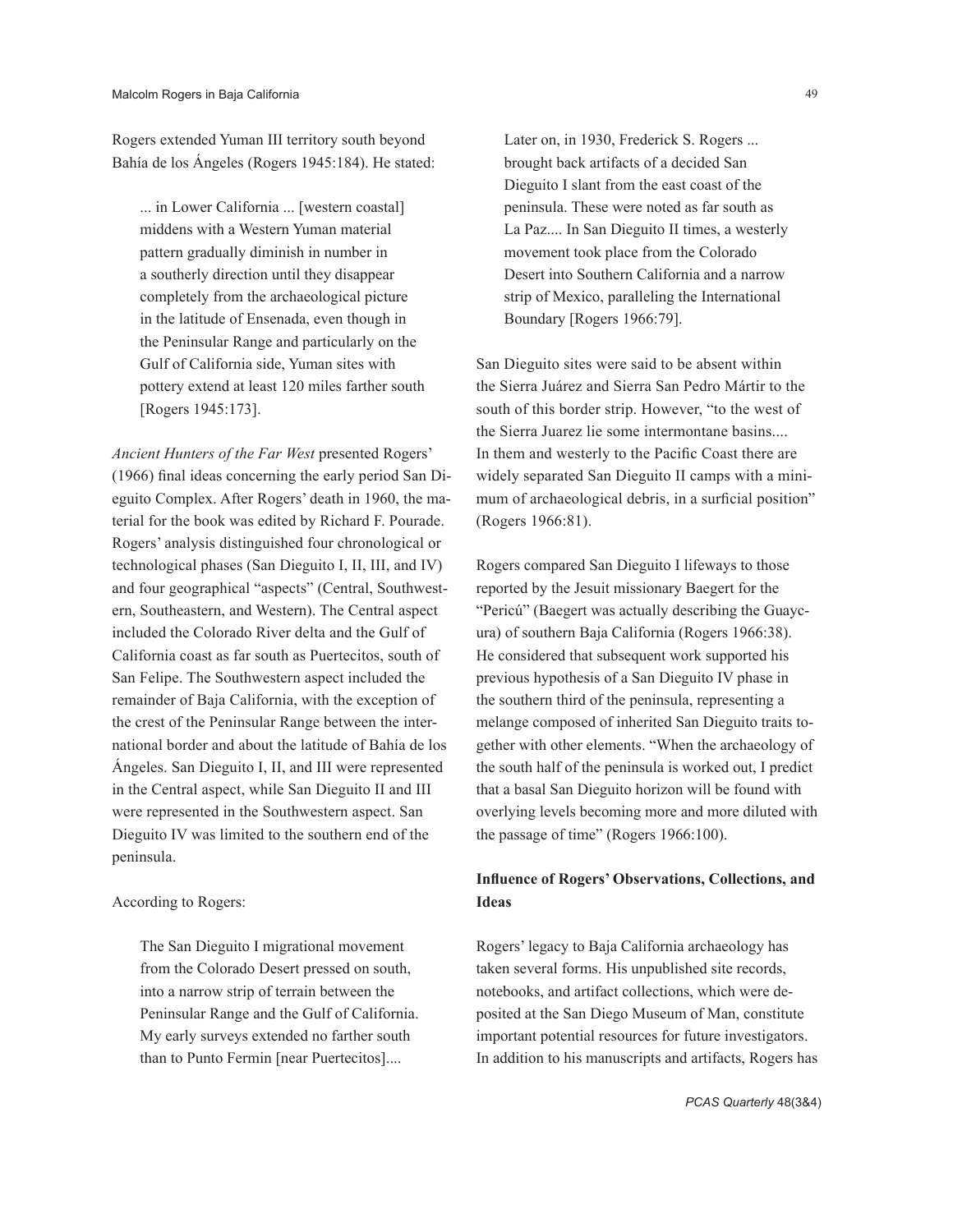exerted an ongoing influence through his published ideas. These were manifested, above all, in his cultural and ceramic taxonomies and in his scheme of culture history.

The importance of Rogers' legacy in Baja California as elsewhere has been increased by subsequent impacts to archaeological sites that were still available for study in his own time. Even in the 1930s and earlier, the archaeological record was diminishing. For example, in reporting on site LC-20, Rogers noted that "a great many metates and manos have been taken off this site back to SD county by Gringos" and that "as early as 1930, relic hunters were showing me arrow points, dart points, and spear points which they had obtained from as far south as La Paz" (Rogers 1966:97). Urbanization, agricultural development, utility lines, highway construction, undocumented collecting, and natural erosion have reduced the possibility of repeating many of Rogers' observations, making archaeologists dependent on his preserved records and collections.

Perhaps no other aspect of Rogers' work has exerted more influence on subsequent archaeologists than his uncompleted work on aboriginal ceramics. In various ways, several investigators, including Albert H. Schroeder, Ronald V. May, Gena R. Van Camp, Michael R. Waters, Don Laylander, Jerry Schaefer, and Antonio Porcayo Michelini, have made use of Rogers' notes, collections, and publications, together with later studies, to describe and interpret the pottery found in Baja California.

Schroeder (1958) worked with Rogers' ceramic collections, focusing on the lower Colorado River area. He noted the presence of Tumco Buff (including Tumco Red-on-Buff and Tumco Stucco) in the river's delta area in Baja California. However, in a 1958 letter Rogers commented that in Schroeder's analysis "the Yuman sherds were about 90% mislabelled" (quoted in Waters 1982a:279).

May's (1978, 2001) typology was identified as "a contribution to Malcolm J. Rogers research." He defined types based, in part, on Rogers' classification and collections and identified several types as occurring in northern Baja California, including San Diego Brown, Palomar Brown (identified as Rogers' Piñon Brown), Hakum Brown, Pine Valley Red, Pine Valley Gray, San Felipe Brown, and Salton Buff.

Van Camp (1979) was critical of Rogers' approaches in several respects. However, she made extensive use of his collections and manuscripts, and she publishing a summary of his uncompleted ceramic typology. This included notes on the presence in Baja California of San Diego Brown, San Felipe Brown, San Vicente Brown, and Kiliwa Brown.

Waters (1982a, 1982b, 1982c) reexamined and modified Rogers' classification of buff ware types and traits. He presented relatively detailed evidence for the occurrences and frequencies of Black Mesa Buff, Colorado Beige, Tumco Buff, Salton Buff, Colorado Buff, and Tizon Brown types at 10 sites that Rogers had recorded in northeastern Baja California.

Laylander and Schaefer (2006) summarized Rogers' work as well as later investigations that related to aboriginal ceramics in Baja California. They noted the revised views that emerged in pottery chronology and geographical limits as well as changing perspectives on issues concerning typology and approaches to interpretation.

Porcayo Michelini (2009a) used new archaeological evidence from northeastern Baja California to reevaluate Rogers' (1936) generalizations concerning Yuman ceramics. He also employed replicative experiments to duplicate the technology involved.

One of Rogers' earliest successors in the field of northern Baja California archaeology was Adán E. Treganza. While an archaeology student in his early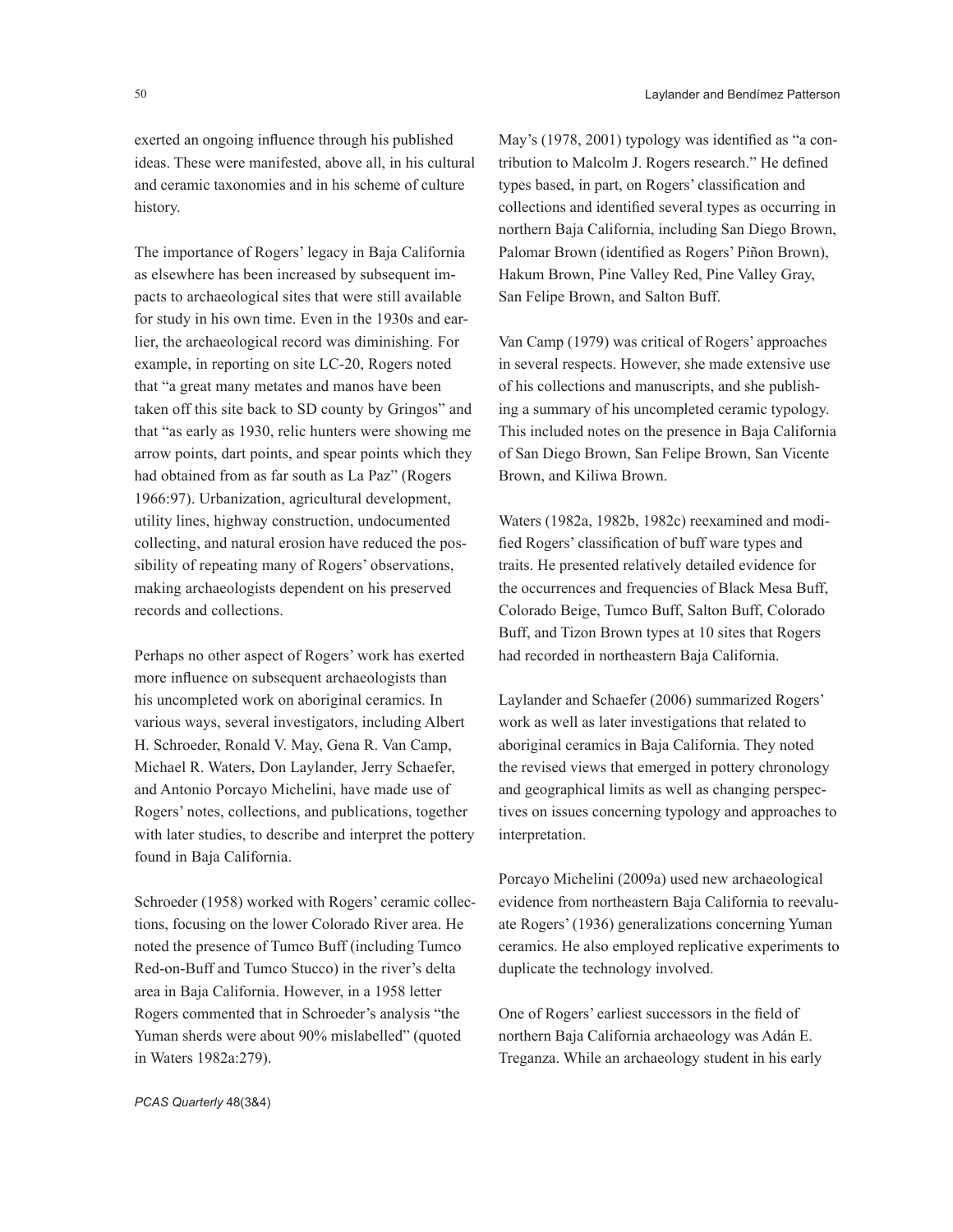twenties, Treganza conducted his first published investigations along the California/Baja California borderlands, recording 15 sites in the Sierra Juárez and the Laguna Salada basin (Treganza 1942). Frederick Rogers accompanied Treganza during some of his fieldwork (Hedges 2006). Focused primarily on late period sites, Treganza cited Malcolm Rogers' 1936 and 1939 monographs. Treganza also included a brief note on Rogers' "San Dieguito Culture." An appendix to a later report included information on the "San Dieguito Lithic Industry," both in the Sierra Juárez area and on the Pacific Coast between Rosarito Beach and Descanso (Treganza 1947).

Rogers' influence can be seen in the work of William C. Massey, who pioneered scientific archaeology in the central and southern portions of the peninsula. Massey (1947, 1961, 1966a, 1966b; Massey and Osborne 1961) adopted many of Rogers' cultural classifications. However, he emphatically rejected the view that the Yuman-Cochimí entry into the peninsula had occurred as late as Yuman III times (post-AD 1450), and he did not accept the identification of the Pericú/ Las Palmas culture in the Cape region as San Dieguito IV. Massey's own early archaeological work received scant notice in Rogers' (1966) final synthesis.

Another early investigator in Baja California was Brigham A. Arnold. If William Massey was the "Malcolm Rogers of Baja California archaeology," Arnold might perhaps be said to have been the "George F. Carter of Baja California archaeology." Arnold was a Berkeley-trained geographer who proposed that assemblages in the Laguna Chapala basin and elsewhere in the peninsula's Central Desert represented Early Man occupations that he dated far back into the Pleistocene on the basis of their geomorphological contexts. In his writings, Arnold (1957, 1975, 1984) essentially ignored Rogers' studies. However, Rogers (1966:95) observed that "Arnold's work at Laguna Chapala has undoubtedly provided us with the most valuable archaeological data of recent times." Rogers

San Dieguito III, Amargosa II, and La Jolla II elements (Rogers 1966:97). Based on subsequent studies, Rogers' shorter chronology for the Laguna Chapala sites and Arnold's longer chronology may have been about equally wide of the mark (see Ritter 1976, 1991; Davis 2003; Gruhn and Bryan 2009).

Rogers had collected human skeletal material from sites in northwestern Baja California. These remains were analyzed by Spencer L. Rogers (1963, 1977) and Rose Noble Tyson (Noble 1973; Tyson 1980).

The influence of Rogers' culture-historical interpretations seems to have largely lapsed in central and southern Baja California. References to them are rare in the work of later investigators. One of Rogers' constructs that has essentially disappeared from the archaeological literature is "San Dieguito IV," as applied to the Las Palmas culture in the ethnohistoric territory of the Pericú within the Cape Region of Baja California Sur. The idea that the Cape Region contained a relatively isolated genetic population and a conservative cultural tradition had predated Rogers' own work; interest in the idea has persisted, although it has not gone unchallenged. However, subsequent investigators have not pursued an identification of such evidence specifically with the San Dieguito complex.

In the north where Rogers had worked, the situation is understandably somewhat different. In his rock art studies Ken Hedges (1970, 1973) made extensive use of Rogers' early records. Elements of Rogers' field observations or his culture-historical classification scheme involving San Dieguito, La Jolla, Amargosa, and Yuman patterns are still often utilized by investigators in this region (e.g., Álvarez de Williams 2004; Cuadra Gutiérrez 2005; Porcayo Michelini 2007, 2009b). However, in this northern part of Baja California, the ongoing influence of Rogers' interpretations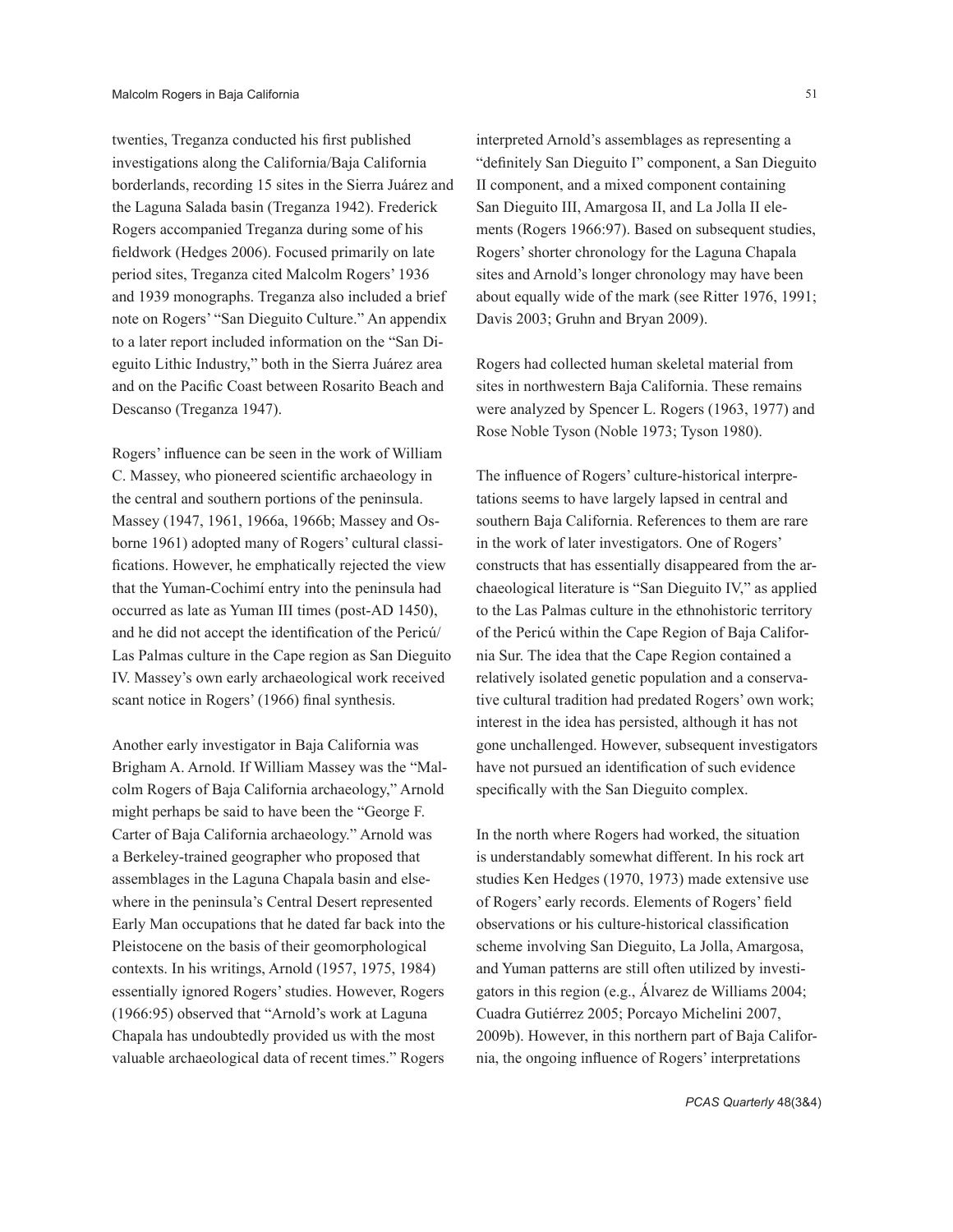has arguably been less marked than in southernmost Alta California.

Given that Rogers' culture-historical scheme and his ceramic typology continue to play a prominent part in ideas about northern Baja California archaeology, it seems legitimate to ask whether or not this should be regarded as a good thing. During the initial phase of archaeological studies, before more extensive and intensive investigations had been conducted and before radiocarbon dating offered a framework for absolute chronology, Rogers' pioneering, often intuitive work did much to bring order and clarity to the field. If nothing else, his interpretive schemes implied some important testable hypotheses about regional prehistory. But has the usefulness of those schemes now been superseded? In asking such questions as "Is this a San Dieguito site?" or "Is this a Yuman II component?" or "Is this a Tumco Buff sherd?" are we asking the wrong questions or at least phrasing them in a dysfunctional manner? For instance, in attempting to label a site as "San Dieguito," are we trying to subsume too much information and as a consequence obfuscating the distinct issues of the site's chronological placement, its geographical affiliations (i.e., the potential ethnic origin and identity of its inhabitants), its technological characteristics, and its prehistoric functions? That issue seems at least to be worthy of serious consideration.

# **Conclusion**

To the degree that archaeology can claim to be a scientific discipline, it must be the welcome fate of its pioneers, such as Malcolm Rogers, to have their substantive contributions and ideas become more and more thoroughly superseded by later studies. But to the degree that the objects of archaeological study, unlike those in many scientific disciplines, are perishable and nonrenewable, the original observations and collections of the field's pioneers must continue to be important resources for subsequent investigators. This, in addition to providing a model of bold, energetic, and imaginative research, is Malcolm Rogers' legacy to Baja California archaeology.

### **Acknowledgments**

Our special thanks are due to Ruth Musser-Lopez for organizing the symposium for which this study was prepared and to Karen Lacy, Collections Manager of the San Diego Museum of Man, for her assistance with reviewing the museum's holdings of Rogers' notebooks, site records, and collections.

#### **References Cited**

Álvarez de Williams, Anita

2004 *Primeros Pobladores de la Baja California*. 2nd ed. Instituto Nacional de Antropología e Historia, Mexicali, Baja California.

## Arnold, Brigham A.

1957 *Late Pleistocene and Recent Changes in Land Forms, Climate, and Archaeology in Central Baja California*. University of California Publications in Geography Vol 10, No.4. Berkeley.

- 1975 The Earlier Traces of Man in the Two Californias. *Baja California Symposium* XIII, Asociación Cultural de las Californias, pp. 59–67. Riveride, California.
- 1984 Early Man in Baja California: Evidence and Interpretation. *Pacific Coast Archaeological Society Quarterly* 20(1):27–36.

## Bancroft, Griffing

1932 *Lower California: A Cruise, the Flight of the Least Petrel*. G. P. Putnam's Sons, New York.

# Cuadra Gutiérrez, Oswaldo

2005 Archaeology of the Mexicali Desert. *Proceedings of the Society for California Archaeology* 18:267–270. Chico, California.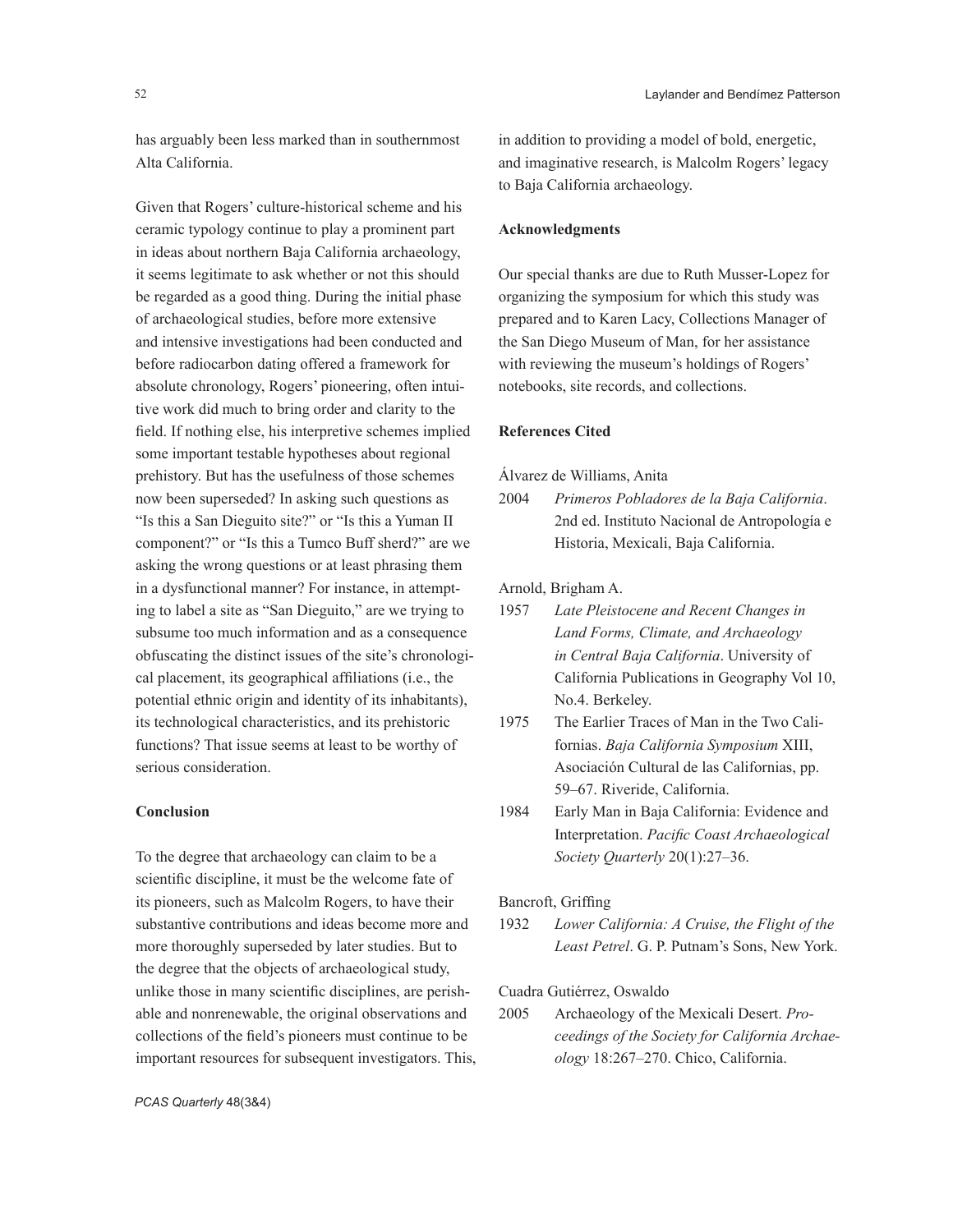#### Davis, Loren G.

2003 Geoarchaeology and Geochronology of Pluvial Lake Chapala, Baja California, Mexico. *Geoarchaeology: An International Journal* 18(2):205–224.

# Gruhn, Ruth, and Alan Bryan

2009 An Interim Report on Two Rockshelter Sites with Early Holocene Occupation in the Northern Baja California Peninsula. *Pacific Coast Archaeological Society Quarterly* 42(2 and 3):1–16.

#### Hanna, David C., Jr.

1982 *Malcolm J. Rogers: The Biography of a Paradigm*. Master's thesis, Department of Anthropology, San Diego State University, San Diego.

# Hedges, Ken

- 1970 *An Analysis of Diegueño Pictographs*. Master's thesis, Department of Social Science, San Diego State College, San Diego.
- 1973 Rock Art in Southern California. *Pacific Coast Archaeological Society Quarterly* 9(4):1–28.
- 2006 The Malcolm Rogers Legacy Collections at the San Diego Museum of Man. Paper presented at the VII Encuentro Binacional: Balances y Perspectivas de la Antropología e Historia de Baja California, Mexico City.

#### Kroeber, A. L.

1931 *The Seri. Southwest Museum Papers No. 6. Southwest Museum, Los Angeles.*

#### Laylander, Don, and Jerry Schaefer

*2006 Vessels for Change: Perspectives on the Study of Prehistoric Ceramics in Baja California after Malcolm J. Rogers.* Paper presented at the VII Encuentro Binacional: Balances y Perspectivas de la Antropología e Historia de Baja California, Mexico City.

Massey, William C.

- 1947 Brief Report on Archaeological Investigations in Baja California. *Southwestern Journal of Anthropology* 3(4):344–359.
- 1961 The Cultural Distinction of Aboriginal Baja California. In *Homenaje a Pablo Martínez del Río en el vigésimoquinto aniversario de la primera edición de "Los orígenes americanos,"* pp. 411–422. Instituto Nacional de Antropología e Historia, Mexico City.
- 1966a *The Castaldí Collection from Central and Southern Baja California*. Contributions of the University of California Archaeological Research Facility No. 2. Department of Anthropology, University of California, Berkeley.
- 1966b Archaeology and Ethnohistory of Lower California. In *Archaeological Frontiers and External Connections*, edited by Gordon F. Ekholm and Gordon R. Willey, pp. 38–58. Handbook of Middle American Indians, Vol. 4, Robert Wauchope, general editor, University of Texas Press, Austin.

# Massey, William C., and Carolyn M. Osborne

1961 *A Burial Cave in Baja California: The Palmer Collection, 1887*. Anthropological Records Vol. 16, No. 8. University of California Press, Berkeley and Los Angeles.

May, Ronald V.

- 1978 A Southern California Indigenous Ceramic Typology: A Contribution to Malcolm J. Rogers Research. *ASA Journal* 2(2).
- 2001 Ceramic Rims from the Rim of Lake Le Conte. In, The Archaeological Survey Association of Southern California's Lake Le Conte Survey, by Lucille Ronan McCown, Gordon A. Clopine, Doris Hoover Bowers, Jay von Werlhof, Ruth DeEtte Simpson, Ronald V. May, and Pat King, pp. 45–72. *San Bernardino County Museum Association Quarterly* 48(3).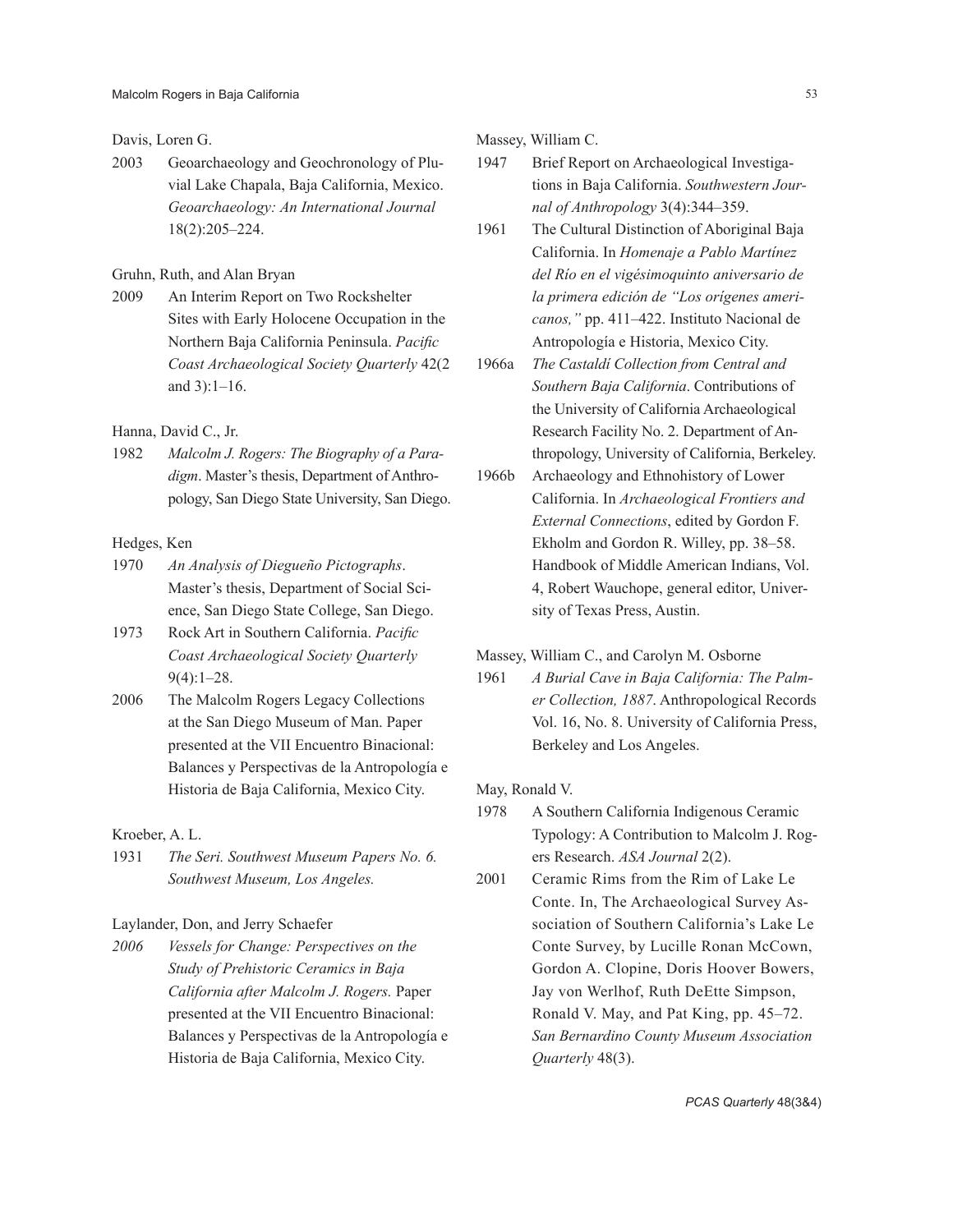Noble, Rose Adele

1973 *Physical Anthropology of Baja California*. Master's thesis, Department of Anthropology, California State University, San Diego.

Porcayo Michelini, Antonio

- 2007 El complejo San Dieguito analizado desde el sitio Ignacio Zaragoza, Ensenada, B.C. In *Memoria del seminario de arqueología del norte de México*, edited by Cristina García M. and Alisa Villalpando C., pp. 35–35. Centro INAH Sonora, Hermosillo, Mexico.
- 2009a Advances in the Study of Prehistoric Yuman Ceramics of the Lower Colorado River Delta. *Proceedings of the Society for California Archaeology* 23. Chico, California.
- 2009b Proposal for Identifying San Dieguito Sites in Baja California. *Proceedings of the Society for California Archaeology* 22. Chico, California.

Ritter, Eric W.

- 1976 The Antiquity of Man in the Laguna Seca Chapala Basin of Baja California. *Pacific Coast Archaeological Society Quarterly* 12(1):39–46.
- 1991 Los primeros bajacalifornianos: enigmas cronológicos y socioculturales. *Estudios Fronterizos* 24/25:9–30.

Rogers, Malcolm J.

- 1929 Preliminary Report of Archaeological Work on Pacific Coast Shell-Middens during 1929. Manuscript on file, San Diego Museum of Man, San Diego.
- 1936 *Yuman Pottery Making*. San Diego Museum Papers No. 2. San Diego Museum of Man, San Diego.
- 1939 *Early Lithic Industries of the Lower Basin of the Colorado River and Adjacent Desert Areas*. San Diego Museum Papers No. 3. San Diego Museum of Man, San Diego.
- 1945 An Outline of Yuman Prehistory. *Southwestern Journal of Anthropology* 1(2):167–198.
- 1966 *Ancient Hunters of the Far West*. Edited by Richard F. Pourade. Union-Tribune, San Diego.

Rogers, Spencer L.

- 1963 *The Physical Characteristics of the Aboriginal La Jollan Population of Southern California*. San Diego Museum Papers No. 4. San Diego Museum of Man, San Diego.
- 1977 *The Stature of Early Southern California Indian Populations*. San Diego Museum Papers No. 11. San Diego Museum of Man, San Diego.

Schroeder, Albert H.

1958 Lower Colorado Buff Ware. In *Pottery Types of the Southwest: Wares 14, 15, 16, 17 and 18: Revised Descriptions, Alameda Brown Ware, Tizon Brown Ware, Lower Colorado Buff Ware, Prescott Gray Ware, San Francisco Mountain Grey Ware*, edited by Harold S. Colton. Museum of Northern Arizona Ceramic Series No. 3D. Flagstaff.

Treganza, Adán E.

- 1942 An Archaeological Reconnaissance of Northeastern Baja California and Southeastern California. *American Antiquity* 8(2):152–163.
- 1947 Appendix: Notes on the San Dieguito Lithic Industry of Southern California and Northern Baja California. In *Observations on Archaeological Sites in Topanga Canyon, California*, by Robert F. Heizer and Edwin M. Lemert, pp. 253–255. University of California Publications in American Archaeology and Ethnology Vol. 44, No. 2. University of California Press, Berkeley and Los Angeles.

*PCAS Quarterly* 48(3&4)